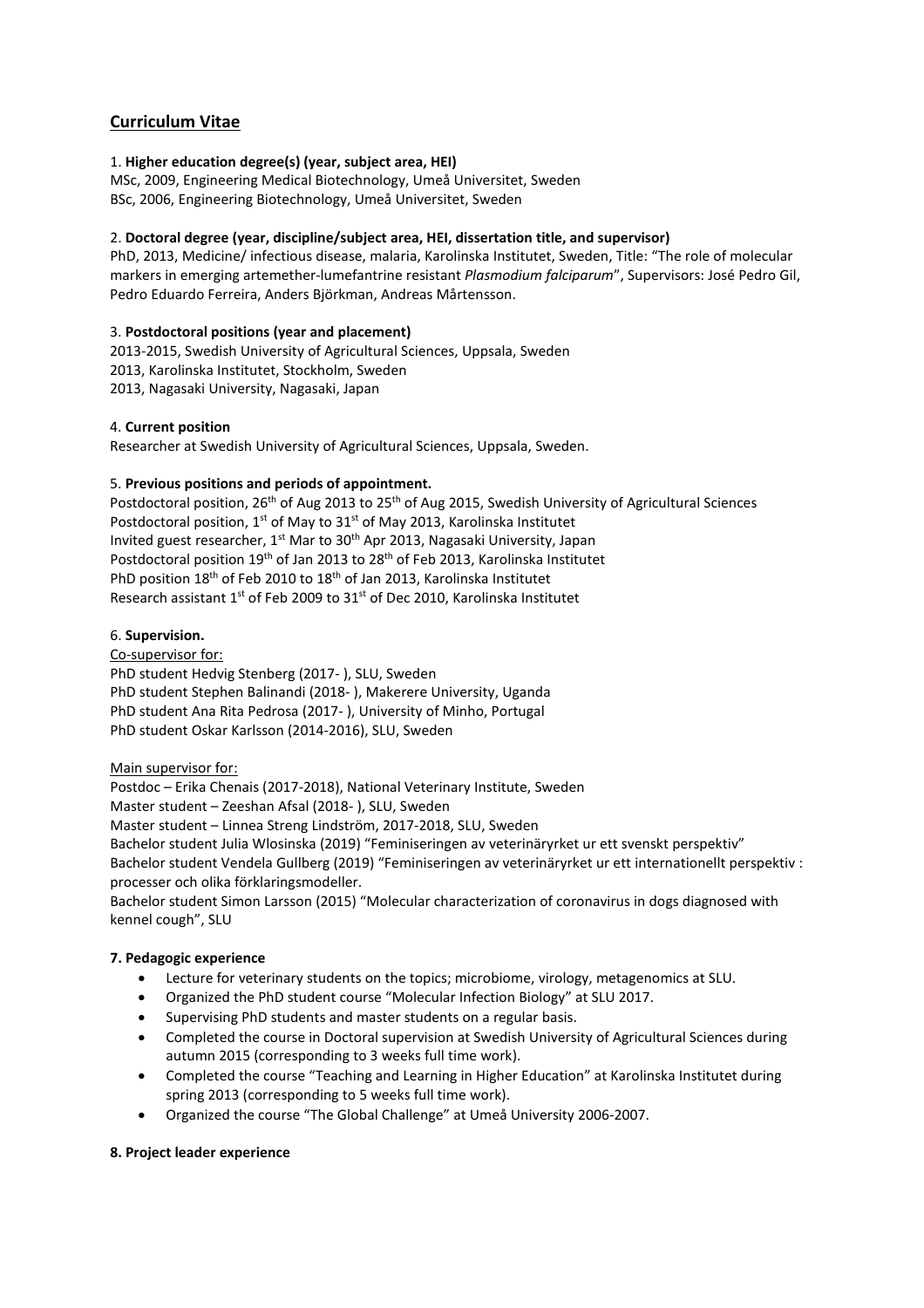- I'm the principal investigator for two projects, 1) "Neurotropic viruses in pigs: the role in congenital disease" (2016-00979) financed by the Swedish Research Council for Environment, Agricultural Sciences and Spatial Planning, and 2) "An interdisciplinary approach addressing tick-borne diseases in Ugandan cattle" (2016-05705) financed by the Swedish Research Council.
- I was **project leader** at the world scout jamboree in Sweden 2011. It was an event with 40 000 people form 160 different countries. My role included planning and preparing for two years prior to the event, as well as an executive function involving education, leadership and quality assurance.
- I have started the SLU-Future Faculty (initially as VH-Future Faculty in 2016). It is a network for around 400 young researchers at SLU. I'm currently the Vice-chair since Oct 2018. We are also active members of the National Junior Faculty and hosted a meeting in Feb 2019.

# **9. Research visits**

Visiting researcher, 13<sup>th</sup> Sep to 1<sup>st</sup> Oct 2018, Makerere University, Uganda Visiting researcher, 10<sup>th</sup> Sep to 2<sup>nd</sup> Oct 2017, Makerere University, Uganda Visiting researcher, 16<sup>th</sup> of Nov to 4<sup>th</sup> of Dec 2015, Instituto Antárctico Chileno, Chile Visiting researcher, 17 Nov to 6<sup>th</sup> of Dec 2014, University of Sao Paulo, Brazil Visiting Scholar, 28th of Jan 2014 to 28th of Feb 2014, University of South Florida, USA Invited guest researcher, 1st Mar to 30th Apr 2013, Nagasaki University, Nagasaki, Japan Course participation and research exchange visit, 17th of Oct to 7th of Nov 2011, Makerere University, Kampala, Uganda

Research exchange visit, 18th of May to 10th of Jun 2010, London School of Tropical Medicine and Hygiene, London, UK

## **10. Personal grants received**

2017 – The Foundation for Swedish pig research – 100 000 SEK = 11 450 USD

2017 – Swedish Research Council – Development research - 3 million SEK = 340 000 USD

2016 – FORMAS Future Research Leader – 3 million SEK = 340 000 USD

2015 – EPIZONE young scientist travel grant – 500€

2013 - Erik and Edith Fernströms foundation: 70 000 SEK = 10 500 USD

2013 – The Foundation BLANCEFLOR Boncompagni-Lundovisi, neé Bildt : 100 000 SEK = 15 000 USD (Since I got a postdoctoral position I returned this money)

2012 – Goljes foundation: 50 000 SEK = 7 500 USD

2011 – Goljes foundation: 50 000 SEK = 7 500 USD

2009 – Goljes foundation: 100 000 SEK = 15 000 USD

## **11. Reviewer**

I do regularly Peer-review for "Journal of Virology", "Journal of Infection Genetics and Evolution", "Antimicrobial Agents and Chemotherapy" and "Healthcare in Low-resource Settings".

## **12. Research policy assignments**

I have been an external evaluator for The Chilean Antarctic Institute, INACH.

## **13. Other academic qualifications**

- o Vice-dean at the Faculty of Veterinary Medicine and Animal Science (VH) from 1st of April 2019 to 30th of March 2022. My responsibility will be Equal Opportunities.
- o Member of the election committee at the Faculty of Veterinary Medicine and Animal Science at the Swedish University of Agricultural Sciences
- o Opponent of Veslemøy Oma's PhD thesis, "Bovine coronavirus in calves experimental studies on virus shedding, transmission and whole genome sequencing" at Norwegian University of Life Sciences, the 8th of February 2019.
- o I was a member of the examination committee (and also the Chair of the committee) for Agnese Viluma, SLU, Department of Animal Breeding and Genetics, PhD Thesis 2017. Agnese Viluma had made a comprehensive sequencing, assembly and annotation of the MHC molecule in horses.
- o I was a member of the examination committee for Jenny Larsson, SLU, Department of Clinical Sciences, PhD Thesis 2016. Jenny Larsson had performed studies on piglets with new neonatal piglet diarrhoea in order to investigate the cause of the disease.